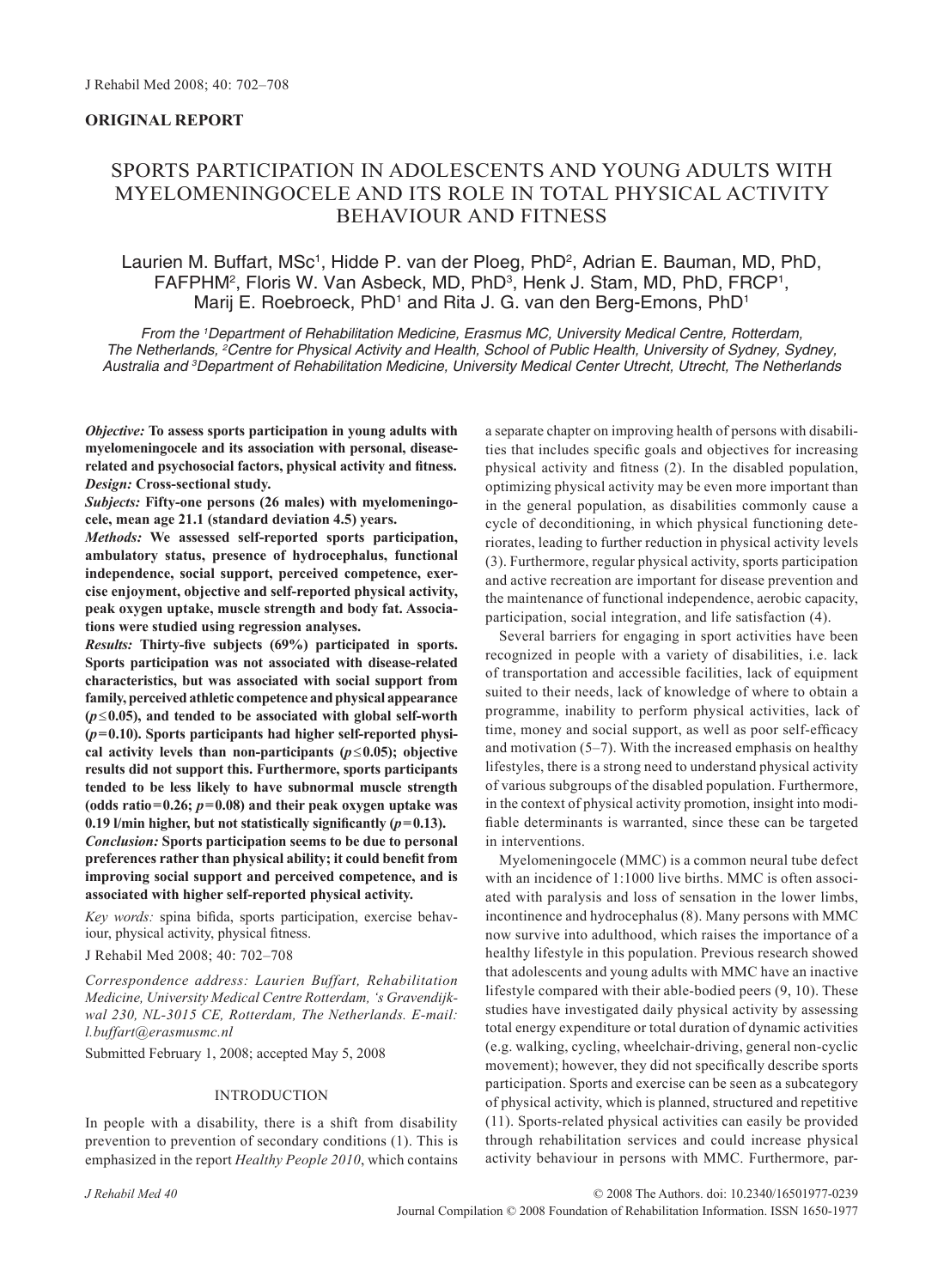ticipating in sports may be important to improve their fitness, which was low in many  $(12)$ .

Due to the lack of knowledge about sports participation in people with MMC, the present study aimed to investigate sports participation and its association with disease-related, personal and social factors in adolescents and young adults with MMC. Furthermore, this study focused on how sports participation might influence total physical activity behaviour and fitness.

#### METHODS

#### *Study sample*

Adolescents and young adults with MMC, aged between 16 and 30 years, were recruited from 4 university hospitals in the western part of the Netherlands (Rotterdam, Leiden, Utrecht and Amsterdam) and all rehabilitation centres in the southwest of the Netherlands. Exclusion criteria were: complete dependence on an electric wheelchair, presence of disorders other than MMC that affect daily physical activity (e.g. rheumatoid arthritis), and presence of disorders that contra-indicate a maximal exercise test (e.g. exercise-induced ischaemia or arrhythmias, uncontrolled hypertension and exercise limitation due to chronic obstructive pulmonary disease). We invited 171 persons, of whom 51 participated in the study (30%). The main reasons for non-participation were: no interest, lack of time, or duration of the measurements. We found no differences between participants and non-participants regarding age, gender, level of lesion and presence of hydrocephalus as assessed by independent *t*-test or  $\chi^2$  test (10). All participants, and parents of adolescents aged less than 18 years, gave written informed consent before participating in the study. The medical ethics committee of the Erasmus MC Rotterdam and of all other participating institutes approved the study.

In total, 26 males and 25 females participated in the study. Information about the neurological level of lesions was obtained from the medical records; they were registered as sacral  $(n=7)$ , lumbosacral  $(n=21)$ , lumbar  $(n=15)$ , thoracolumbar  $(n=7)$  and thoracic  $(n=1)$ .

#### *Sports participation*

The main outcome measure was self-reported current sports participation (yes/no). We also registered reasons for sports participation or non-participation, and among sports participants we assessed the kind of sport and average self-reported number of hours spent on each sport per week (13). Each sport was allocated to an intensity category using the physical activity compendium (14) using 4 intensity categories according to metabolic equivalents (METs: 1 MET = 4.184 kJ/kg body weight/h): <3 METs,  $3-6$  METs,  $6-9$  METs and  $9-12$  METs. Activities in these categories were given intensity scores of 1.5, 4.5, 7.5 and 10.5 METs, respectively (13). From these intensity scores and from the average amount of time per week spent on each sport, we calculated a total sport score expressed in kJ/kg body weight/day for each sports participant.

## *Correlates of sports participation*

#### *Personal factors:*

• *Educational level:* this was categorized as low (pre-vocational practical education or lower level,  $n = 17$ ) or high (secondary theoretical educational and higher education,  $n = 34$ ).

#### *Disease-related factors:*

- *Ambulatory status:* defined according to the classification of Hoffer (15). Participants were categorized as ambulatory (community ambulators,  $n = 15$ , or household ambulators,  $n = 8$ ) or non-ambulatory (non- (functional) ambulators, *n* = 28).
- *Hydrocephalus:* the presence of hydrocephalus was obtained from medical records. Hydrocephalus was considered to be present when a shunt was placed (82%). For 2 participants, hydrocephalus was

mentioned in the medical records at some time, but no shunt was placed. This was assumed to be only minor hydrocephalus and these participants were categorized as not having hydrocephalus (8).

• *Functional independence:* this assessed in a semi-structured interview based on the functional independence measure FIMTM and functional assessment measure (FAM) (16). In total, 30 items were assessed addressing 18 FIMTM items on functioning in basic physical and cognitive abilities and 12 FAM items on cognitive and psychosocial functioning. The items are divided into 7 subscales, i.e. self-care, sphincter control, transfers, locomotion, communication, psychosocial adjustment and cognitive functioning. Each item is scored on a 7-level scale from 1 (total dependence) to 7 (total independence). Total motor score is the sum of a person's scores on the first 4 subscales and total cognitive score includes the last 3 subscales. We used these respective scores as indicator of motor and cognitive functioning. The FIM<sup>TM</sup> + FAM has shown to have high internal consistency, Cronbach's alpha =  $0.99$ , and good reliability (17, 18).

#### *Psychosocial factors:*

- *Social support:* the Dutch version of the scales for measuring Social Support for Diet and Exercise Behaviors by Sallis and coworkers (19) was used to measure social support from family and friends. The Dutch scale consists of 3 subscales: (*i*) the exercising together subscale from the Friend Support for Exercise Habits Scale (5 items), (*ii*) the participation and involvement subscale (10 items), and (*iii*) the rewards and punishment subscale (3 items). The latter 2 subscales are both from the Family Support for Exercise Habits scale (20). Items were rated on a 5-point scale (1 = "never" to  $5 =$  "very" often") and possible sum scores ranged from 18 to 90. Respective Cronbach's alpha values for the subscales were 0.69, 0.71 and 0.26, indicating sufficient internal consistency for the first 2 scales, but low internal consistency for the latter, which is most likely due to the small number of items (20).
- *Perceived competence:* the Dutch version of Harter's Social Perception Profile for Adolescents scale (SPPA) was used to assess perceived competences and global self-worth (21, 22). The Dutch SPPA is a 35-item instrument covering 7 subscales (5 items per subscale), i.e. scholastic competence, social acceptance, athletic competence, physical appearance, behavioural conduct, close friendship and global self-worth. Since the subscales job competence and romantic appeal of the original SPPA were not applicable for Dutch adolescents, these were not included in the Dutch version (22). Items are scored on a 4-point scale, with a higher score corresponding to a more positive perception of a specific competence. Scale scores were calculated by summing the items (maximum score 20). The Dutch SPPA has shown good internal consistency, test-retest reliability and construct validity in able-bodied young adults (22).
- *Enjoyment:* enjoyment in exercise was measured with the Groningen Enjoyment Questionnaire (GEQ) (23). This consists of 10 statements with which subjects were asked to rate their agreement on a 7-point scale (1 = "absolutely disagree" to  $7 =$  "absolutely agree"). Possible sum scores ranged from 10 to 70. Cronbach's alpha for this scale was 0.88, indicating sufficient internal consistency (23).

#### *Physical activity:*

• *Objective dynamic activity:* the duration of dynamic activities (composite measure of the separately detected activities walking, including walking stairs and running, cycling, general movement and wheelchair-driving) was measured objectively during 2 randomly selected weekdays using an accelerometry-based activity monitor (AM, Temec Instruments, Kerkrade, The Netherlands). Participants were fitted with the AM at their homes and instructed to perform their usual daily activities, but not to swim, or take a shower or bath during activity monitoring. To avoid measurement bias, the principles of the AM were explained to the participants after the measurements. All participants agreed with this procedure. Detailed methods are described elsewhere (10). Since no differences existed between the first and the second measurement day, we used average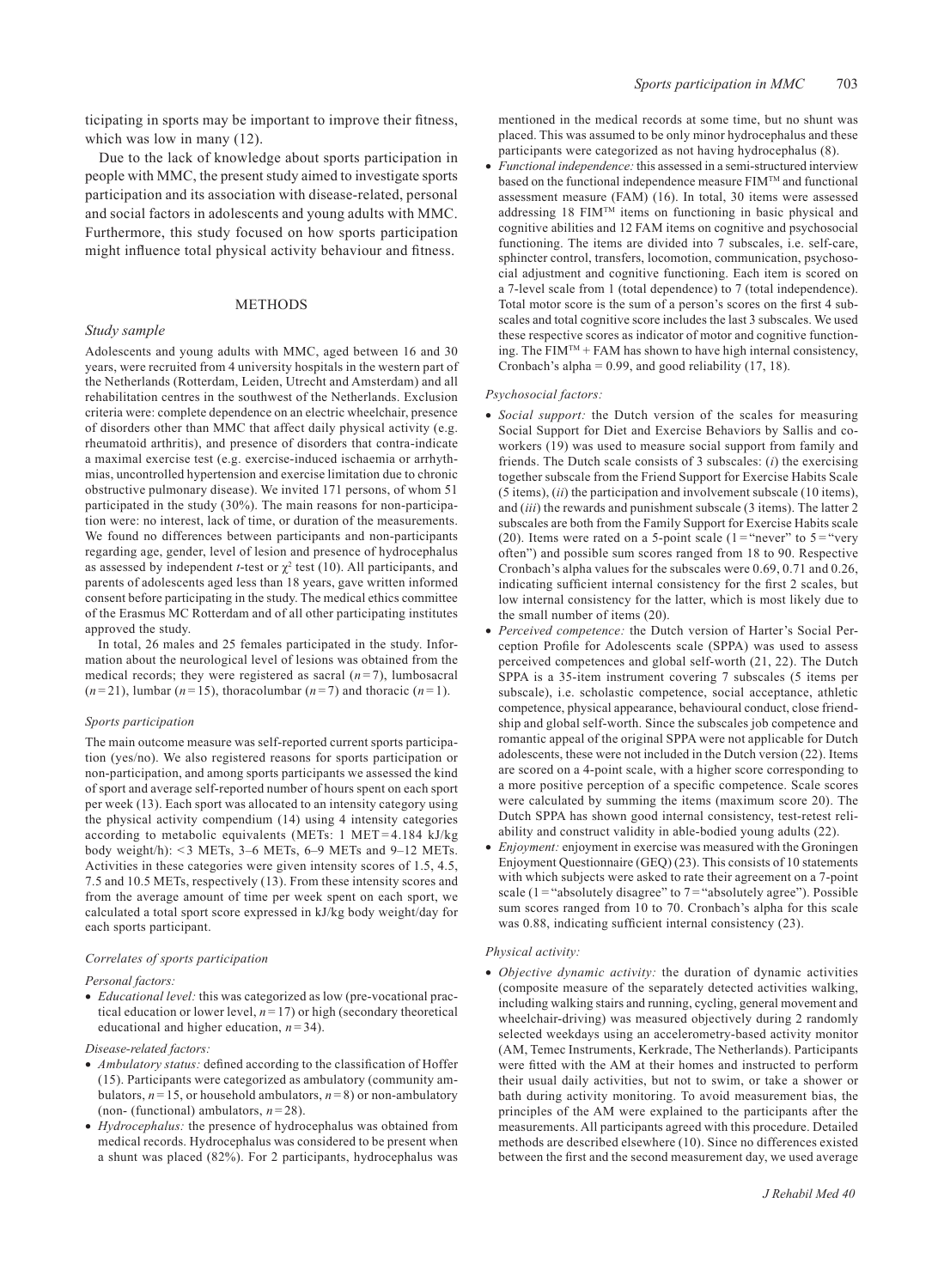results, expressed in min/day, for further analyses. The AM has shown to be a valid and reliable instrument to quantify mobilityrelated activities, including wheelchair driving (24, 25).

• *Self-reported physical activity.* Self-reported physical activity was assessed by interview using the Physical Activity Scale for Individuals with Physical Disabilities (PASIPD) to obtain insight into the composition of total physical activity behaviour (26). The Dutch version of the PASIPD is a 12-item, 7 day recall questionnaire, which consists of questions on leisure time, household and work-related physical activities (Cronbach's alpha= $0.60$ ), from which a total physical activity score in kJ/kg body weight/day was calculated. We also presented duration of total physical activity and of separate types of activities presented in min/day. A previous study reported acceptable test-retest reliability and criterion validity, which was comparable to other questionnaires (27).

#### *Physical fitness:*

- *Aerobic capacity:* this was measured during a progressive maximal exercise test, based on the McMaster All-Out Progressive Continuous Cycling and Arm test (28). Depending on whether the main mode of ambulation was walking or wheelchair driving, participants performed the test on an electronically braked cycle ergometer (Jaeger ER800) or an arm ergometer (Jaeger ER800SH; Jaeger Toennies, Breda, The Netherlands), respectively. Detailed descriptions of the test can be found elsewhere (12). We defined aerobic capacity as the mean oxygen uptake during the last 30 sec of exercise (peak  $VO_2$ , in  $l/min$ ).
- *Body fat:* thickness of skin-folds (biceps, triceps, subscapular, suprailiac) was measured twice on the right side of the body with a calliper (Harpenden, Burgess Hill, UK), and the average sum of the 4 skin-folds (in mm) was used as an indicator of body fat.
- *Muscle strength:* the strength of hip flexors and knee extensors was measured in persons whose main mode of ambulation was walking, and the strength of shoulder abductors and elbow extensors in persons whose main mode of ambulation was wheelchair driving, using the "break" testing method and a hand-held dynamometer (Microfet, Hoggan Health Industries, West Jordan UT, USA). The positions and performance of the measurements were according to van der Ploeg and co-workers (29). The average value of 3 repetitions of the dominant side was used for further analyses. Detailed descriptions of the testing method can be found elsewhere (12). To assess whether muscle strength was subnormal, values were normalized to Z-scores using reference values of healthy males and females (30, 31). A person's lowest Z-score of upper or lower extremity was used as an indicator of muscle strength, dichotomizing it into normal  $(Z-score > -2)$  or subnormal  $(Z-score \le -2)$  muscle strength.

#### *Statistical analyses*

Data on sports participation were presented as mean (standard deviation (SD)) for the total group and for subgroups regarding gender and ambulatory status. Logistic regression analyses were performed to study correlates of sports participation, and linear regression analyses to study whether participating in sports was associated with higher levels of physical activity and physical fitness. Gender and ambulatory status were potential confounders adjusted for in all multivariable analyses. Due to high collinearity between type of ergometer and ambulatory status, ambulatory status was used as a proxy measure for type of ergometer (12). Odds ratios (OR) were presented for the logistic regressions and regression coefficients (RC) for the linear regressions, including 95% confidence intervals. *p*-values ≤ 0.05 were considered significant and  $p = 0.05-0.10$  were mentioned as a trend.

### RESULTS

#### *Sports participation*

Results for sports participation are presented in Table I. Thirtyfive (69%) adolescents and young adults participated in sports, for an average of 30 (SD 24) min/day, which on average accounted for 3.3 (SD 2.5) kJ/kg/day. The top 5 sports were hand biking, (cardio) fitness, swimming, wheelchair basketball, and wheelchair tennis. The majority of the sports participants mentioned fun and improving fitness as main reasons for participating. Other reasons were to improve health, for social contacts or cosmetic reasons. Lack of time and lack of interest were the most frequently reported reasons for non-participation; others mentioned lack of energy, lack of transport, physical inability, not having a sports mate or fear of being criticized.

#### *Correlates of sports participation*

Table II shows correlates of sports participation. Females tended to be less likely to participate in sports than males  $(OR = 0.30, p = 0.06)$ . Ambulatory status, the presence of hydrocephalus, educational level, age, and motor and cognitive functioning were not related to sports participation.

People who received more social support from family were more likely to participate in sports  $(OR = 1.12-2.12, p \le 0.05)$ . In addition, those who received social support from friends  $(OR = 1.17, p = 0.09)$  and those who reported higher enjoyment of exercise ( $OR = 1.05$ ,  $p = 0.10$ ) tended to be more likely to participate in sports. Furthermore, sports participation was associated with athletic competence ( $OR = 1.47$ ,  $p = 0.001$ ) and physical appearance ( $OR = 1.24$ ,  $p = 0.03$ ), and appeared to have some association with global self-worth  $(OR = 1.20, p = 0.10)$ .

### *Influence on physical activity behaviour and fitness*

Table III presents results on physical activity and physical fitness and the association with sports participation. The 2-day objective measurements with the AM showed that participants spent on average 84 (SD 65) min on dynamic activities per day. According to the AM, after adjusting for gender and ambulatory status, sports participants spent 12 min longer on dynamic activities during the day than persons who did not participate in sports; however, this difference was not significant  $(p=0.49)$ .

Table I. *Descriptive results for sports participation of adolescents and young adults with myelomeningocele*

|                                                     | Total group<br>$(n=51)$ | Males<br>$(n=26)$ | Females<br>$(n=25)$ | Ambulators<br>$(n=23)$ | Non-ambulators<br>$(n=28)$ |
|-----------------------------------------------------|-------------------------|-------------------|---------------------|------------------------|----------------------------|
| Sport participation, $n$ (%)                        | 35(69)                  | $21(81)$ *        | $14(56)*$           | 15(65)                 | 20(71)                     |
| Time spent on sports for doers†, min/day, mean (SD) | 30(24)                  | 32(27)            | 27(17)              | 31(29)                 | 29(20)                     |
| Total sport score for doers†, kJ/kg/day, mean (SD)  | 3.3(2.5)                | 3.5(2.8)          | 3.1(2.0)            | 3.2(2.6)               | 3.4(2.4)                   |

\*Difference between males and females, *p*=0.08.

†Persons reporting participation in sports.

SD: standard deviation

*J Rehabil Med 40*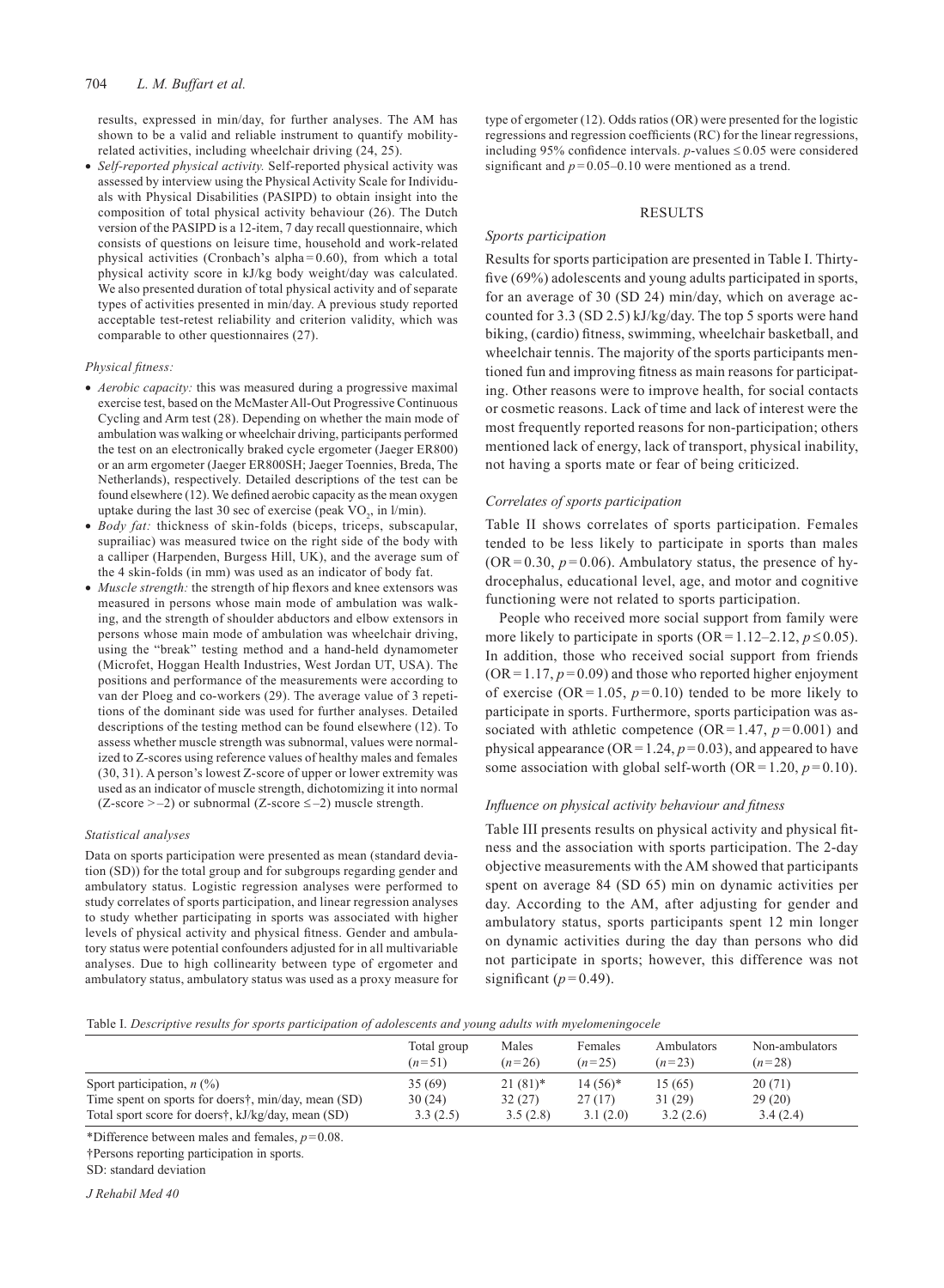Table II. *Association between sports participation and personal, disease-related, and psychosocial factors*

|                                      | Dependent variable |                    | Logistic regression analyses |            |
|--------------------------------------|--------------------|--------------------|------------------------------|------------|
| Independent variable                 | Sports $(n=35)$    | No sports $(n=16)$ |                              | $p$ -value |
| Personal and disease-related factors | $n\ (\%)$          | $n\ (\%)$          | OR (95 % CI)                 |            |
| Gender, male                         | 21(60)             | 5(31)              | 0.30(0.09, 1.06)             | 0.06       |
| Ambulators                           | 15(43)             | 8(50)              | 0.75(0.23, 2.46)             | 0.64       |
| Hydrocephalus                        | 26(77)             | 15 (94)            | $0.16(0.02, 1.54)^1$         | 0.11       |
| Educational level, low               | 12(34)             | 5(31)              | $0.93(0.24, 3.53)^1$         | 0.91       |
|                                      | Mean $(SD)$        | Mean $(SD)$        | $OR1$ (95% CI)               |            |
| Age, years                           | 20.8(4.8)          | 21.8(4.1)          | 0.97(0.86, 1.13)             | 0.84       |
| Functional independence              |                    |                    |                              |            |
| Motor functioning                    | 6.03(0.95)         | 6.21(0.49)         | 0.81(0.31, 2.09)             | 0.66       |
| Cognitive functioning                | 6.43(0.70)         | 6.58(0.49)         | 0.65(0.19, 2.18)             | 0.49       |
| Psychosocial factors                 |                    |                    |                              |            |
| Social support                       |                    |                    |                              |            |
| Friends                              | 11.7(4.3)          | 8.8(4.5)           | 1.17(0.97, 1.40)             | 0.09       |
| Family participation                 | 24.4(7.0)          | 19.4(7.1)          | 1.12(1.00, 1.25)             | 0.05       |
| Family rewarding                     | 13.2(1.3)          | 11.5(2.9)          | 2.12(1.16, 3.86)             | 0.01       |
| Perceived competence                 |                    |                    |                              |            |
| Scholastic competence                | 12.9(3.0)          | 11.7(3.6)          | 1.08(0.88, 1.33)             | 0.47       |
| Social acceptance                    | 15.2(2.9)          | 14.4(3.2)          | 1.05(0.85, 1.31)             | 0.66       |
| Athletic competence                  | 13.5(3.4)          | 8.4(3.3)           | 1.47(1.17, 1.86)             | 0.001      |
| Physical appearance                  | 13.5(3.3)          | 10.4(4.3)          | 1.24(1.02, 1.50)             | 0.03       |
| Behavioural conduct                  | 15.4(2.9)          | 15.2(3.7)          | 1.07(0.87, 1.33)             | 0.51       |
| Close friendships                    | 16.3(3.6)          | 15.6(3.3)          | 1.05(0.88, 1.26)             | 0.60       |
| Global self-worth                    | 16.0(2.9)          | 13.9(3.9)          | 1.20(0.98, 1.48)             | 0.10       |
| Enjoyment                            | 56.8 (10.9)        | 49.4 (13.3)        | 1.05(0.99, 1.11)             | 0.10       |

1 Adjusted for gender and ambulatory status.

OR: odds ratio; CI: confidence interval; SD: standard deviation.

Self-reported physical activity recalled over the previous 7 days with the PASIPD, showed that sport participants spent on average 285 (191) min combined in leisure, household and occupational activities, corresponding with an average total score of 58.6 (37.5) kJ/kg/day. Results of the PASIPD showed that persons who engaged in sports were more physically active during the day, as indicated by total score  $(p=0.009)$  and by total duration of physical activities expressed in min/day  $(p=0.05)$ . In addition, besides spending on average 39 min more on sports and exercise per day  $(p=0.002)$ , they also

| Table III. Association between sports participation and physical activity and physical fitness parameters |  |  |  |  |  |  |  |  |  |  |
|-----------------------------------------------------------------------------------------------------------|--|--|--|--|--|--|--|--|--|--|
|-----------------------------------------------------------------------------------------------------------|--|--|--|--|--|--|--|--|--|--|

|                                                   | <b>Sports</b> | No sports   |                          |            |  |
|---------------------------------------------------|---------------|-------------|--------------------------|------------|--|
|                                                   | $(n=35)$      | $(n=16)$    | Regression analyses      |            |  |
| Dependent variable                                | Mean $(SD)$   | Mean $(SD)$ | $RC (95\% CI)^1$         | $p$ -value |  |
| Objective physical activity, AM                   |               |             |                          |            |  |
| Dynamic activity, min/day                         | 84 (65)       | 74 (57)     | $12(-23, 47)$            | 0.49       |  |
| Self-reported physical activity, PASIPD           |               |             |                          |            |  |
| Total score, kJ/kg/day                            | 58.6 (37.5)   | 29.7(23.6)  | 29.6(7.7, 51.6)          | 0.009      |  |
| Total duration, min/day                           | 285 (191)     | 179 (141)   | 115(0.6, 230)            | 0.05       |  |
| Leisure activity, min/day                         |               |             |                          |            |  |
| Non-exercise related walk/wheel                   | 122(84)       | 73 (83)     | 56 (4, 109)              | 0.04       |  |
| Light exercise                                    | 16(50)        | 6(19)       | $4(-23, 32)$             | 0.75       |  |
| $Modernate + vigorous + strength exercise$        | 44 (45)       | 3(7)        | 39(14, 63)               | 0.002      |  |
| Household activity, min/day                       | 41 (67)       | 46(59)      | $5(-36, 45)$             | 0.82       |  |
| Occupational activity, min/day                    | 61(67)        | 51 (96)     | $11(-51, 74)$            | 0.72       |  |
| Physical fitness                                  |               |             |                          |            |  |
| PeakVO <sub>2</sub> , l/min                       | 1.58(0.53)    | 1.27(0.50)  | $0.19(-0.06, 0.44)$      | 0.13       |  |
| Sum 4 skin-folds, mm                              | 74.0 (38.6)   | 75.5 (39.4) | $7.78(-11.3, 26.9)$      | 0.42       |  |
|                                                   | $%$ subnormal | % subnormal | OR $(95\% \text{ CI})^1$ |            |  |
| Muscle strength, normal (0)<br>vs subnormal $(1)$ | 52            | 81          | 0.26(0.06, 1.15)         | 0.08       |  |

<sup>1</sup>Adjusted for gender and ambulatory status

SD: standard deviation; RC: linear regression coefficient; OR: odds ratio; CI: confidence interval; AM: activity monitor; PASIPD: physical activity scale for individuals with physical disabilities.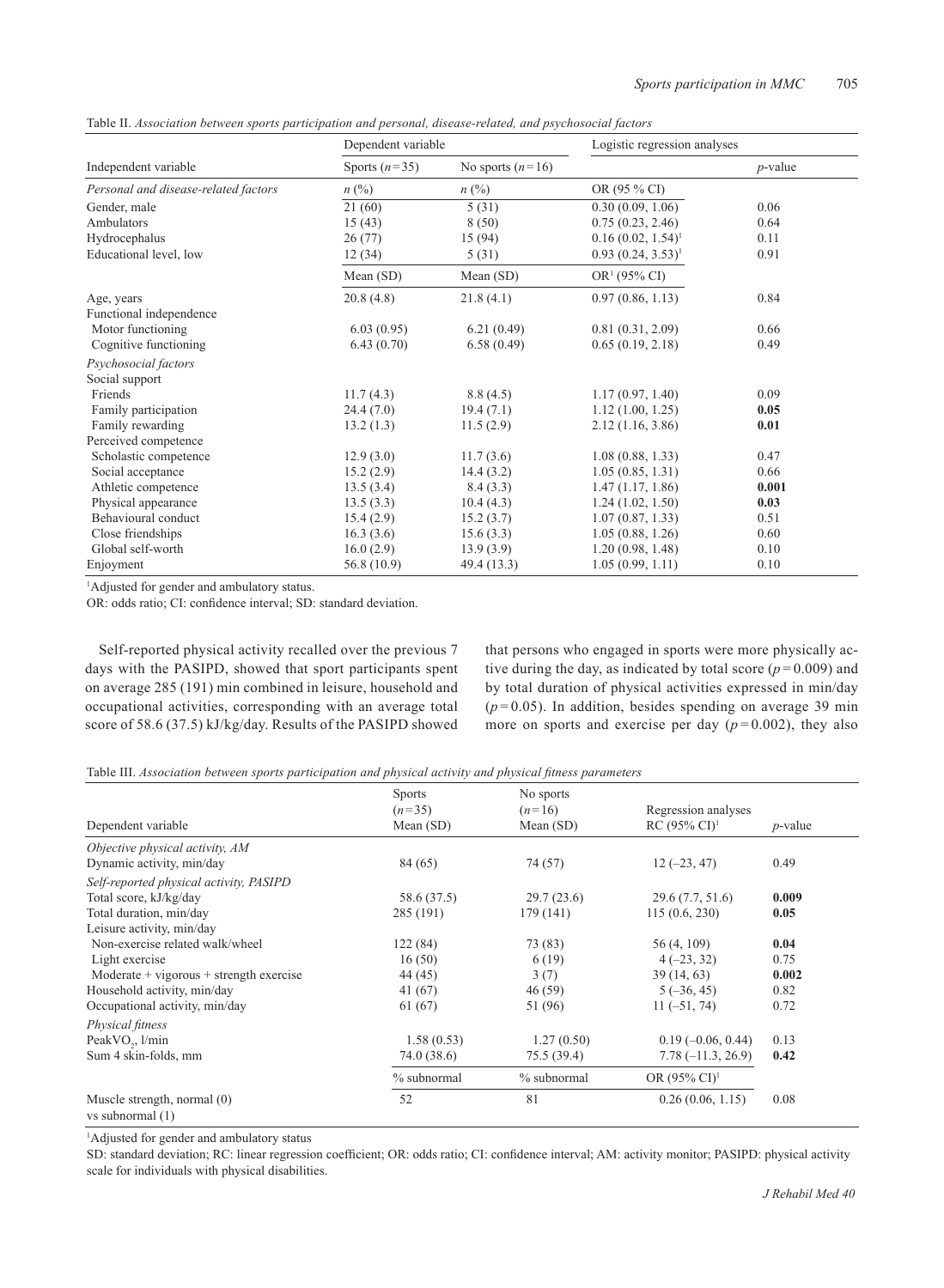reported 56 min more on non-exercise-related walking or wheelchair driving  $(p=0.04)$ .

Fig. 1 shows the contribution of occupational tasks, household tasks, sports and exercise, and non-exercise related walking or wheelchair driving to total self-reported physical activity as measured with the PASIPD. In sports participants, the contribution of sports and exercise to total physical activity was 16%. Time spent on household and occupational activities did not differ between persons who participated in sports and those who did not (Fig. 1; Table III).

Average peak VO<sub>2</sub> was 0.19 l/min higher in persons who participated in sports compared with those who did not; however this difference was not significant  $(p=0.13)$ . The percentage of participants with subnormal muscle strength tended to be lower in those who participated in sports (52%) compared with those who did not (81%;  $OR = 0.26$ ,  $p = 0.08$ ). Sports participation was not associated with body fat.

## DISCUSSION

#### *Sports and physical activity behaviour*

The present study contributes to the understanding of sports participation behaviour in adolescents and young adults with MMC. Two-third of the study participants reported to be engaged in sports, which accounted for 30 min each day on average. Comparably, 6 out of 10 able-bodied persons aged 18–24 years participate in sports in The Netherlands (32). Of people with various physical disabilities (including persons after stroke, back disorders, neurological disorders, chronic pain and orthopaedic disorders), 53% participated in sports one year after rehabilitation (33). Although the proportion of adolescents and young adults with MMC participating in sports was not lower than in people with other physical disabilities, the estimated energy expended per day due to self-reported sports activities, as indicated by total sport score, was almost half as low; 3.3 kJ/kg/day in people with MMC vs 6.3 kJ/kg/day in people with other physical disabilities (33). It is unclear whether this difference is due to less time spent on sports or to lower intensity sports. In addition, self-reported levels of physical activity, as measured with the PASIPD, were considerably lower than those mentioned in persons with a variety of physical disabilities: average PASIPD scores reported by Washburn and co-workers (26) and by van der Ploeg and co-workers (33) – these were



*Fig. 1.* Contribution of sports to total physical activity behaviour as measured with the Physical Activity Scale for Individuals with Physical Disabilities (PASIPD).

*J Rehabil Med 40*

84.5 kJ/kg/day and 63.7 kJ/kg/day, respectively, whereas the current study showed an average score of 58.6 kJ/kg/day in sport participants and 29.7 kJ/kg/day in non-participants. This is in line with results from previous studies reporting that persons with MMC have inactive lifestyles  $(9, 10)$ .

#### *Correlates of sports participation*

Results showed that ambulatory status, the presence of hydrocephalus and functional independence were not related to sports participation. This is an important contribution to knowledge on physical activity behaviour in persons with MMC. In addition to lack of time and lack of interest being the most frequently mentioned barriers for sports participation, it supports the view that engaging in sports is a choice rather than an inability. Therefore, persons with MMC should be encouraged to become more physically active, and sports participation may be a way to accomplish this. Rehabilitation centres may provide a good setting to increase physical activity levels (13, 33).

A large proportion of persons with MMC show cognitive impairments of some sort (34), which may influence sports participation. In the present study, however, sports participation was not associated with educational level or cognitive functioning. Nevertheless, impairments in executive functioning rather than general intelligence might be associated with physical activity levels (35). Future studies are necessary to investigate the association between sports participation and cognitive impairments.

In the context of promoting physical activity behaviour, modifiable environmental and personal determinants are the most interesting targets in interventions. In able-bodied adults, the association between social support and physical activity behaviours is inconclusive (36). However, the present results support the view that social support is important for adolescents and young adults with MMC to participate in sports. This study did not include other environmental influences (7); however, in 113 adults with mobility impairments, Kinne and co-workers (5) found that exercise maintenance was not significantly associated with environmental barriers, whereas motivational barriers and self efficacy were. In contrast, other studies reported lack of transportation and accessibility facilities to be important barriers to exercise (6, 7). Future studies should provide insights into the role of such environmental barriers to sports participation and physical activity in general in persons with MMC. In line with the results of Kinne and co-workers (5), the present study showed that adolescents and young adults with MMC who perceived higher athletic competence were more likely to participate in sports than those who perceived lower athletic competence. In addition, sports participation was associated with perceived physical appearance and tended to be associated with global self-worth. Due to the cross-sectional study design, it is unclear whether persons with higher athletic competence, perceived physical appearance and global self-worth are more likely to participate in sports or whether participating in sports results in higher perceived competence for these aspects.

Furthermore, the present study showed that persons who perceived higher enjoyment during sports tended to be more likely to participate in sports. This is in line with previous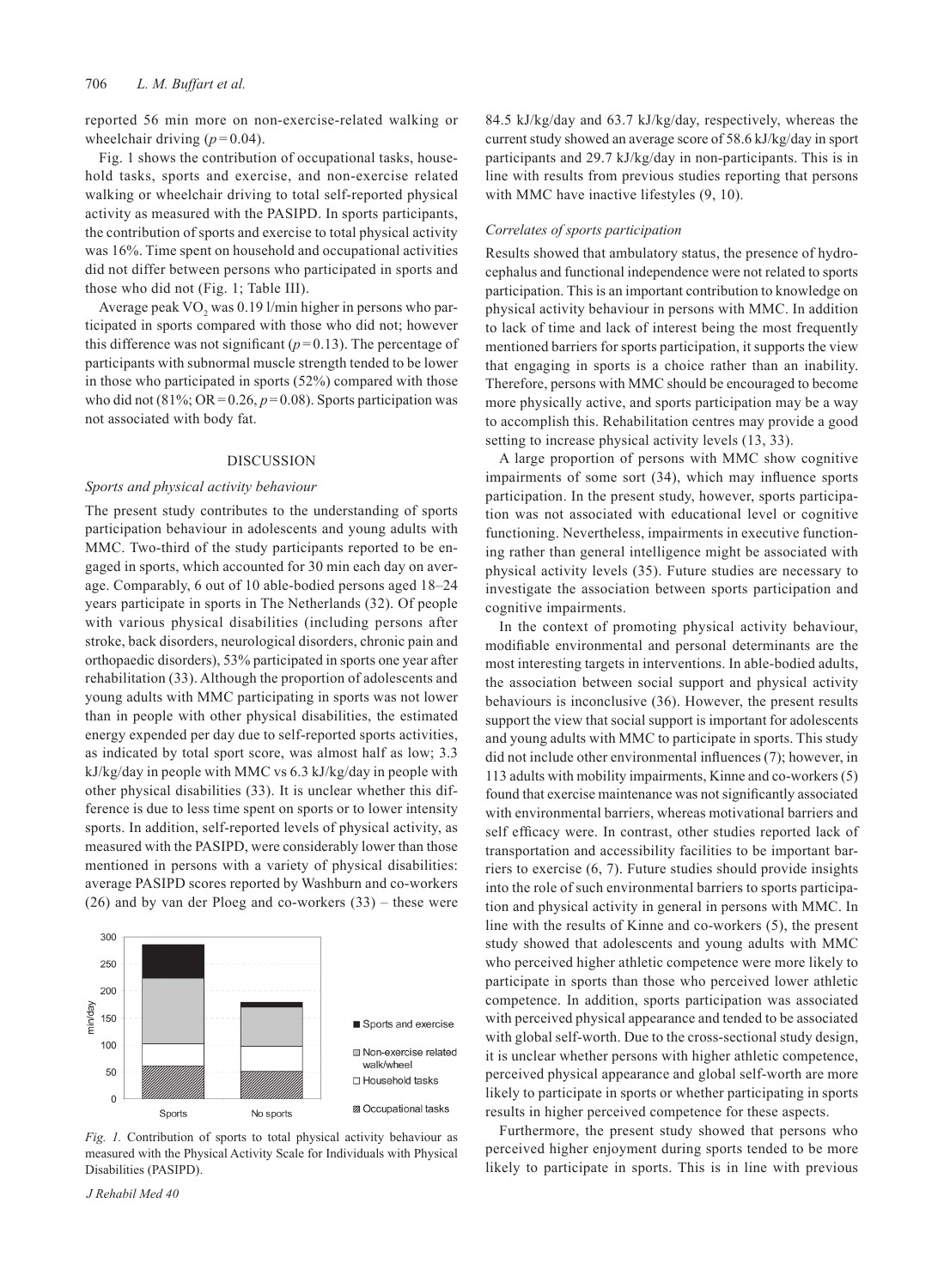results in persons with spinal cord injuries, that enjoyment was an important reason for participating in sports (37). Therefore, interventions aiming to increase physical activity levels should be tailored individually, ensuring that each person finds a type of physical activity that they enjoy.

#### *Sports participation and physical activity*

The present study found some evidence that persons who participated in sports had more active lifestyles than those who did not, regardless of gender and ambulatory status. Sports participation contributed to 16% of the total daily physical activity in persons who participated in sports. This is an important contribution to total physical activity behaviour because apparently, non-participants do not seem to compensate with other physical activities, such as household and occupational. In addition, those who participated in sports reported that they also spent more time on non-exercise-related walking or wheeling. Objective measurements of physical activity with the AM pointed in the same direction, i.e. persons who participated in sports spent on average 12 min more on dynamic activities, but it was not significantly different. In addition, there was a substantial difference in the total duration of physical activity measured with both instruments; the AM registered an average duration of 84 min/day, whereas the PASIPD reported 285 min/day. Both measures have limitations, which may have contributed to the discrepancy in results. Questionnaires are prone to overestimation of physical activity levels due to social desirability and recall difficulties (38). Furthermore, objective measurements with the AM covered 2 consecutive weekdays, whereas the self-reported PASIPD was a 7 day-recall, also including weekend-days. Although in this study the measurement days overlapped, the PASIPD covered a period more representative for usual physical activity patterns and probably recorded usual activities that may be missed by the AM, especially at the weekend. Moreover, both instruments measure somewhat different aspects of physical activity. The AM measures mobility-related activities, whereas the PASIPD includes several physical activity domains, i.e. leisure, household and occupational activities, of which not all are necessarily mobility-related and therefore not detected with the AM. We therefore consider both measures to be complementary using the PASIPD to describe the contribution of specific activity domains to total physical activity behaviour.

#### *Sports participation and physical fitness*

Although the present study failed to show significant correlations, data showed higher values of peak  $VO<sub>2</sub>$  and higher muscle strength in sports participants. Fitness is known to be an independent risk factor for lifestyle-related diseases, but low values in persons with MMC are reported (12). Therefore, increasing sport participation may be important to increase and maintain health of persons with MMC. The correlation between sports participation and fitness has been found previously in persons with spinal cord injuries (39). Due to the relatively small sample sizes in the present study, correlations may have failed to show significances. There did not seem to be a correlation between sport participation and body fat levels.

Considering that the primary mode of ambulation elicits the highest values of peak VO<sub>2</sub> we used different exercise modes to assess aerobic capacity for ambulatory and non-ambulatory persons. Arm and leg exercise are known to have different physiological responses. In the analyses, we adjusted for ambulatory status as a proxy measure for type of ergometer (12).

## *Study limitations*

Some limitations should be taken into account when interpreting the results of the study. The response rate of the study was low, which may have led to selection bias with people who were more interested in physical activity being more likely to participate in the study. This may have resulted in the high proportion of sports participation. However, it is unlikely that this selection bias has influenced the relevant correlates of sports participation as well as its relation with fitness. Another limitation was the relatively small sample size and low statistical power, which might have led to overlooking some of the relevant relationships.

Furthermore, both the sport score and the PASIPD score were based on MET values derived from the general population. It is possible that MET values for the same activity differ between the general population and the persons with MMC. Consequently, the absolute values of the sport score and the PASIPD score might not be completely accurate, and comparability with the general population may be limited. However, during several daily activities, oxygen uptake did not differ between persons with MMC and aged-matched peers, although physical strain was higher in persons with MMC (40).

In conclusion, sports participation seems to be due to personal preferences rather than physical ability, it could benefit from social support (particularly from the patient's family) and perceived competence, and is associated with higher self-reported physical activity. Conclusive evidence is needed on whether sports participation improves aerobic capacity. Improving physical activity behaviour and fitness in persons with MMC is important for health, and increasing sports participation may contribute.

## AcknowledgEments

This study was supported by Johanna Children's Fund (Arnhem, The Netherlands, grant numbers 20000005/20000158). The Trustfonds (Erasmus University Rotterdam) provided a grant to the first author (grant number 97030.16/07.0483) for a working visit to the Centre for Physical Activity and Health (University of Sydney, Australia). We thank all participating adolescents and young adults with MMC. The following members of the Transition Research Group South West Netherlands contributed to this study: Department of Rehabilitation Medicine, University Medical Center Rotterdam (J. van Meeteren, MD PhD, W. G. M. Janssen MD); Rijndam Rehabilitation Center (M. P. Bergen, MD PhD, D. Spijkerman, MD); Sophia Rehabilitation, The Hague and Delft (M. Rol, MD); Rijnlands Rehabilitation Center, Leiden (H. vd Heijden-Maessen, MD); Rehabilitation Center "De Waarden", Dordrecht (H. J. R. Buijs, MD); Foundation of Rehabilitation Medicine Zeeland, Goes (Th. Voogt, MSc); Department of Rehabilitation Medicine, Leiden University Medical Center (J. H. Arendzen, MD PhD, M. S. van Wijlen-Hempel, MD, PhD). In addition, the University Medical Center Utrecht (M. W. Post, PhD) and VU University Medical Center (C. J. McDonald-ten Thij) collaborated in the study.